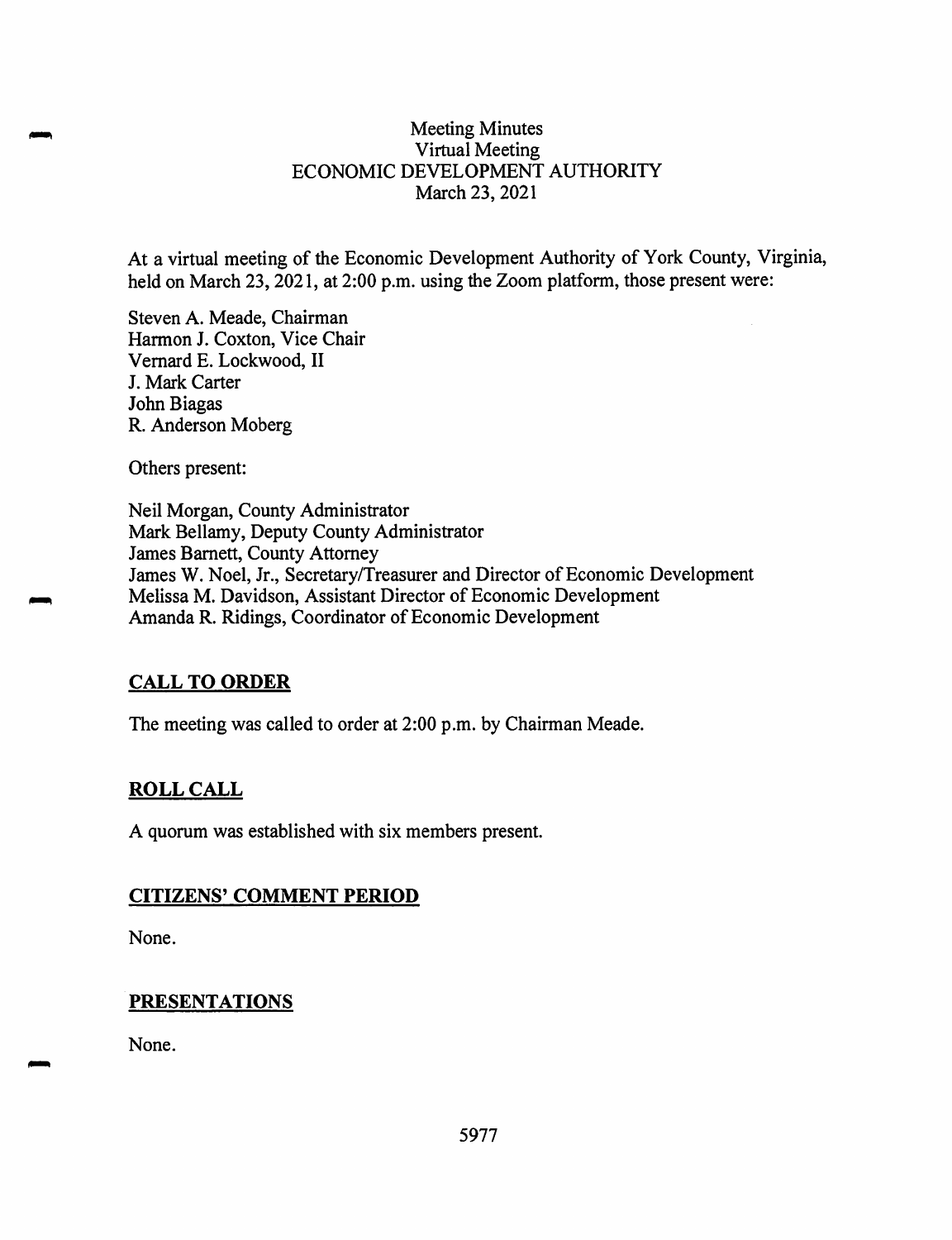## **NEW BUSINESS**

#### **RETAIL STRATEGIES PROPOSAL**

Mr. Noel reported that Retail Strategies is a consulting firm specializing in providing retail development services for municipalities. Staff has been considering this type of assistance for some time and the COVID-19 impact on our brick and mortar retailers has heightened the need for help in this sector. The proposed contract is for three years, \$45K in year one, and \$35K in years two and three. Like all of our multiyear contracts, everything after year one is subject to annual appropriation. He recommended it be funded through our Capital Fund.

Mr. Noel explained that, based on the current and future retail environment, engaging with a consultant to assist us in attracting new retailers and restaurants seems to make sense. Retail Strategies provides a full service approach, using analytics, unique strategy development, and direct recruitment on our behalf. They do not focus necessarily on large retailers and seem to be very good at filling smaller retail and restaurant spaces. They come highly recommended by some of the top local retail leasing firms.

Mr. Noel stated that he doesn't think the fallout from the pandemic has fully materialized and he thinks we will be seeing more retail closings. Additionally, he doesn't think we have seen full pandemic impact on our restaurants. There is a strong sentiment in our citizens to "Keep It In York County" if the goods or services are available.

Mrs. Davidson stated that she liked that Retail Strategies markets themselves as an "extension of your staff' and not some random contractor calling local businesses. They are also well-versed in restaurants and finding unique options to fill vacant retail spaces.

Mr. Noel reported that Retail Strategies uses the most up-to-date methods of tracking consumer behavior and trying to figure out what might work best in your market.

Mr. Coxton asked if Retail Strategies was local.

Mr. Noel stated that they are based out of Alabama, but part of the contract is that they will come here. They also do research online on the community. They do have experience in Virginia.

Mr. Morgan commented that we are talking about a company that has very granular information that shows the different categories of people and spending in the area.

Mr. Carter motioned to approve the Retail Strategies proposal.

Mr. Biagas seconded the motion.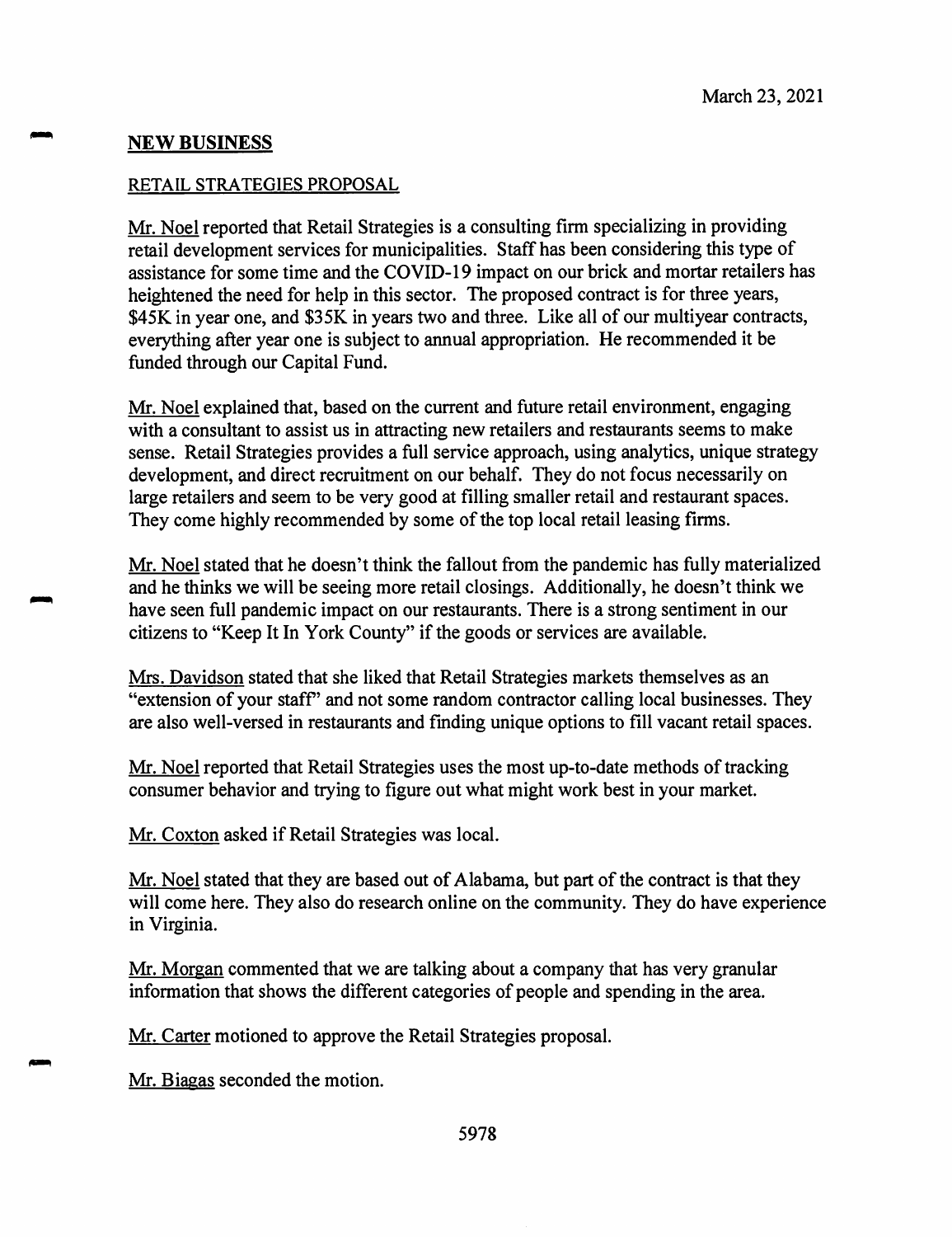On roll call the vote was:

Yea: (6) Biagas, Carter, Coxton, Lockwood, Moberg Meade Nay: (0)

## CROSS ACCESS EASEMENT AGREEMENT

Mr. Noel reported that in <sup>2018</sup> we took possession of <sup>a</sup> 1.79 acre parcel, located at 6714 Geo. Wash. Mem. Hwy., that was surplus property from <sup>a</sup> County pump station site. We traded the County for <sup>a</sup> parce<sup>l</sup> we owned near Edgehill for use on <sup>a</sup> regional storm water project. The parce<sup>l</sup> we traded was donated to the EDA by our former member, Harvey Weinstein.

Mr. Noel explained that the most logical way to provide access to our site appears to be through the adjacent parce<sup>l</sup> owned by NORIT <sup>L</sup>.L.C. The concep<sup>t</sup> <sup>p</sup>lan shows an entrance to our property running through the NORIT parcel. This would require <sup>a</sup> cross access easement with NORIT and some sort of compensation. The preliminary estimate for constructing the entrance/driveway is between \$100<sup>K</sup> -\$140K.

Mr. Noel stated that in order to effectively market this parcel, we need to clarify and quantify the access issue. The first steps in that process will be engaging <sup>a</sup> civil engineer/surveyor to prepare plans for an entrance, developing the necessary easement language, and getting bids for the entrance/driveway work.

Mr.Carter suggested working with the county to abandon the current entrance to the pump station because it would go over better with VDOT not to have two driveways so close together.

Mr. Meade suggested we also think about signage due to the lack of visibility.

Mr. Noel stated that he will incorporate these issues in the reques<sup>t</sup> to the civil engineer to prepare the entrance plans, which will be the next step in this process.

## KINGSGATE SHOPPING CENTER GRANTS

Mr. Noel reported that the Kingsgate Shopping Center owner, Mr. Kadish, submitted an incentive application. He asked for \$500,000, but staff is recommending \$200,000. He is bringing in two quality retailers with long-term leases.

Mr. Noel explained that the incentive package of \$200,000 would be rear-loaded over time. The projected annual sales are \$6.5; million <sup>a</sup> year between the two retailers, which will gamer almost \$100,000 <sup>a</sup> year in sales tax alone. The first \$100,000 incentive would be based on them completing the build out and facade improvements.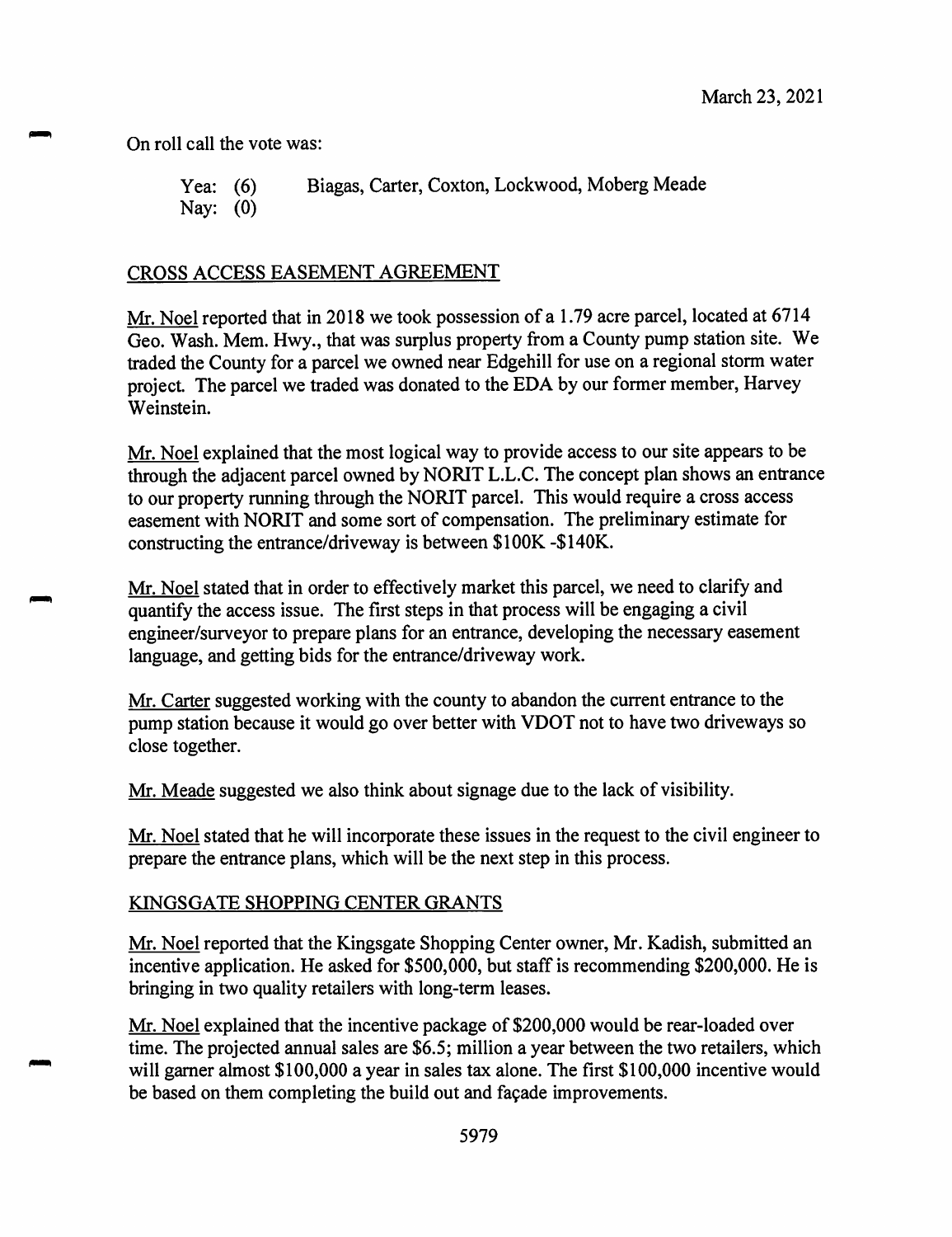Mr. Meade asked if this would have to go to the Board of Supervisors for approval after the EDA has approved it.

Mr. Morgan explained that, if it's approved, he <sup>p</sup>lans to send the board <sup>a</sup> memo and advise them about the prospec<sup>t</sup> and the EDA's action to provide an incentive.

Mr. Lockwood motioned to approve the incentive reques<sup>t</sup> as propose<sup>d</sup> for the Kingsgate Shopping Center.

Mr. Carter seconded the motion.

On roll call the vote was:

Yea: (6) Carter, Coxton, Lockwood, Moberg Biagas, Meade Nay: (0)

#### **OLD BUSINESS**

#### RIVERWALK RESTAURANT DESIGN SERVICES RFP

Mr. Noel reported that we have received twelve responses to our RFP for architectural services for Riverwalk Restaurant. The project review committee members are currently reviewing the proposals. A meeting has been scheduled for March 26<sup>th</sup> to shortlist the proposers and set <sup>a</sup> schedule for interviews.

#### KINGS CREEK COMMERCE CENTER

Mr. Noel stated that we have made significant progress since the end of the year to get the Kings Creek Commerce Center project back on track. Most importantly, we have successfully amended the property purchase language in the state budget to give us until December 31, 2021 to close on the property, under the same terms.

Mr. Noel reported that the six EVRIFA localities engaged in this project are all still on board and KDC Solar has committed to <sup>a</sup> new property acquisition timeline. All of the localities have made their budget contributions for the project. KDC is actively funding the due diligence work, and we are planning for <sup>a</sup> mid-July closing on the property.

Mr. Noel noted that we have been able to use some of the EPA Brownfields gran<sup>t</sup> money for <sup>a</sup> Phase 1 ESA for the solar project. We have also requested that the state consider extending and modifying our GO Virginia gran<sup>t</sup> for the unmanned systems development on the site. The current gran<sup>t</sup> expires June 30, 2021, and we have initially asked for another year, since we won't be closing on the land until July 2021. We have also suggested to the state that we might use some of the funds for improving the property's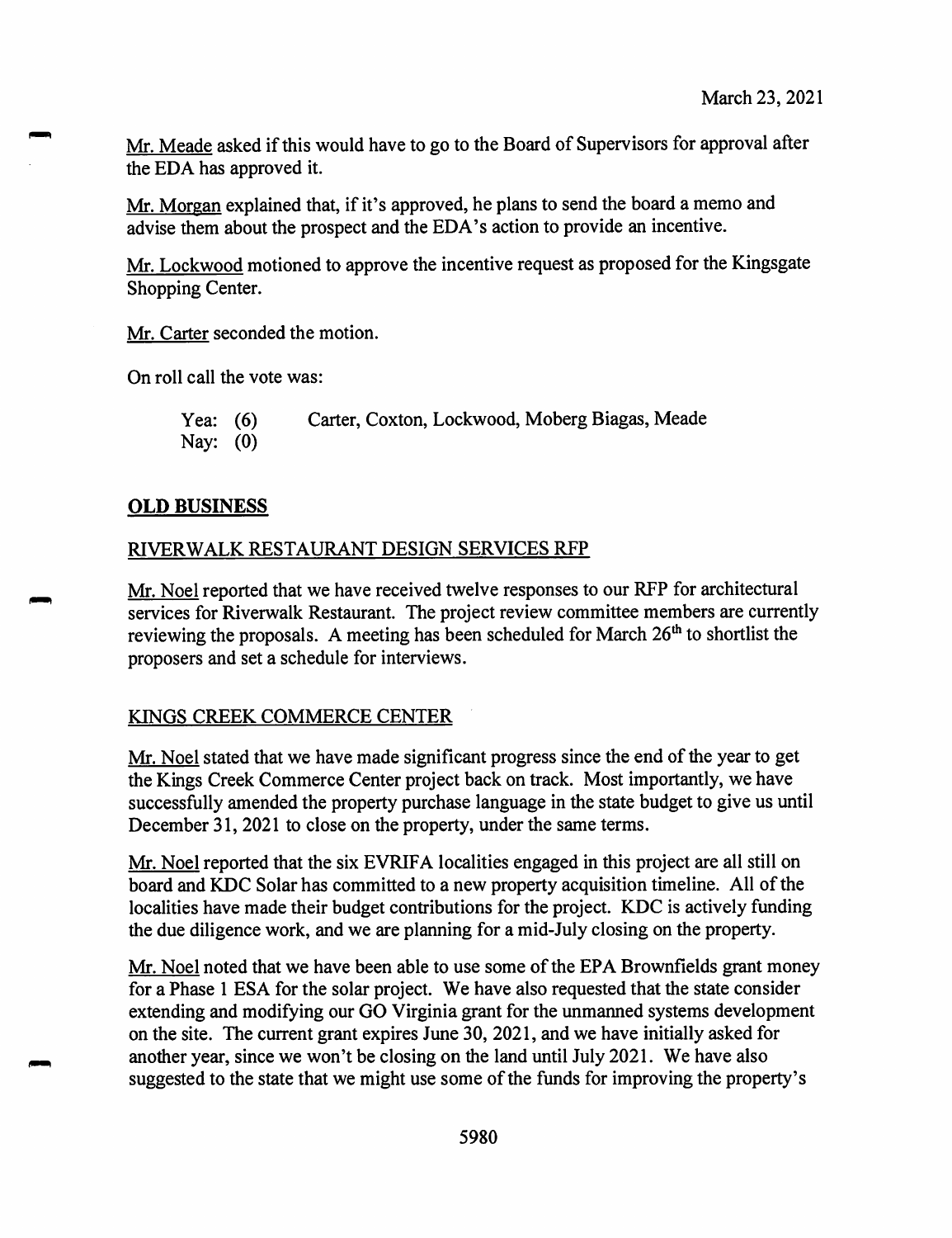site readiness, in line with the state's business ready site assessment of the property.

### **NEW MATTERS**

None.

# **FINANCIAL REPORTS**

The Chairman duly noted the receipt of the January and February 2021 financial reports.

## **APPROVAL OF MINUTES**

The minutes of the January 26, 2021, meeting of the Economic Development Authority of York County were approved by vote as follows:

Yea: (6) Coxton, Lockwood, Moberg, Biagas, Carter, Meade Nay: (0)

# **CLOSED MEETING**

None.

# **COUNTY ADMINISTRATOR COMMENTS**

Mr. Morgan reported that he presented his recommended operating and capital budgets to the board. Those can be seen online for anyone interested. The biggest question mark is the return of tourism. Lodging, meals, and sales taxes have been impacted by the pandemic. The proposed budget restores things that were in the original budget last March. For example, the Capital budget will be restored, after being frozen for the last year. There will be two tax changes proposed that will generate about a million dollars; a new cigarette tax and a slight increase in the personal property tax rate. The public hearing is on April 28<sup>th</sup>.

Mr. Morgan mentioned that the county will be receiving funds from the recently approved American Rescue Act. Over the next few months, the county's professional staff is going to try to understand what it means for the county and how best to allocate the funds.

# **DIRECTOR OF ECONOMIC DEVELOPMENT COMMENTS**

Mr. Noel reported that work has started on the Beale's site.